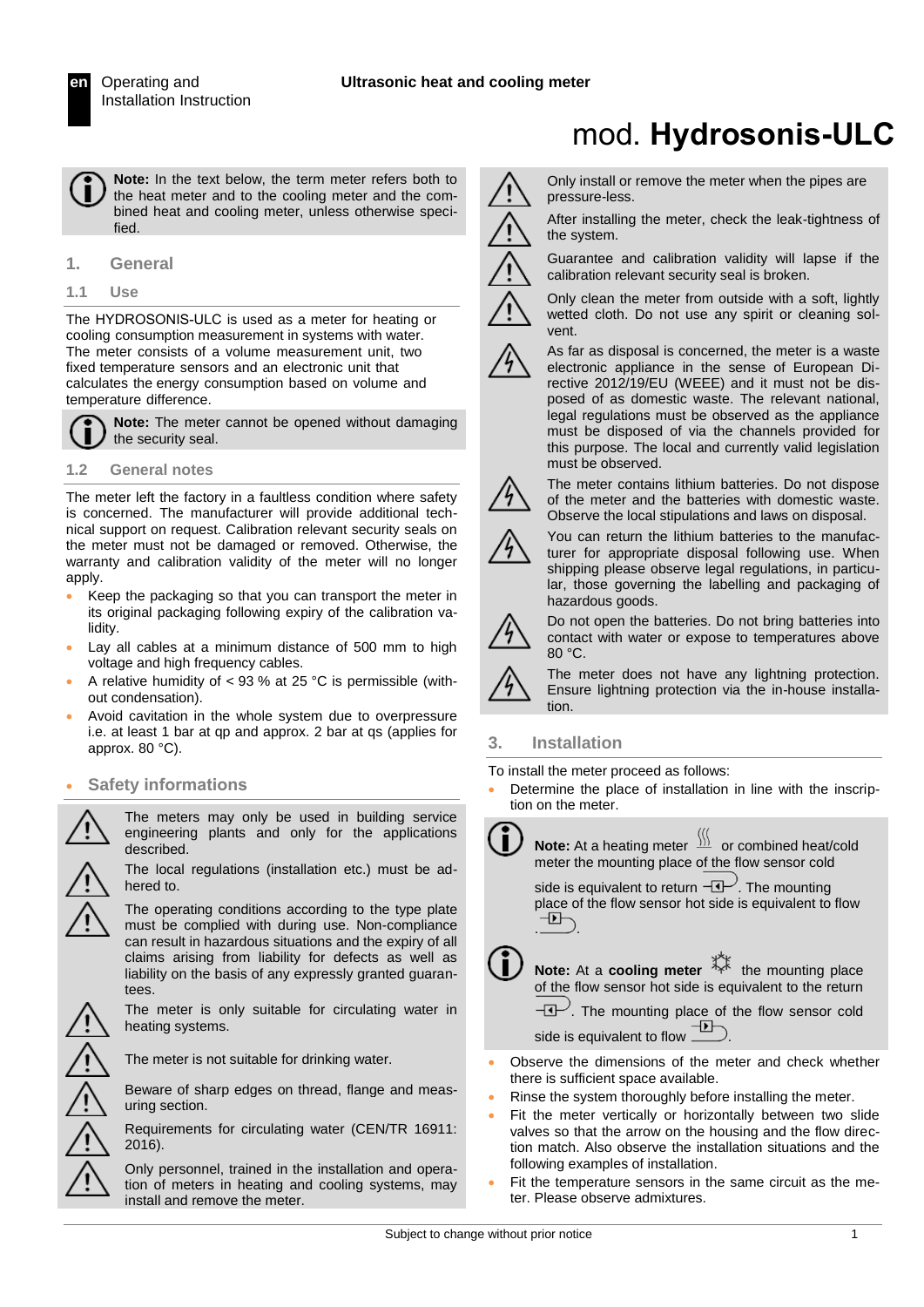- Seal the temperature sensor and the fittings to protect against manipulation.
- If you install the meter for cooling metering, follow the appropriate notes.

**Recommendation:** If you are installing several meters, the same installation conditions must be consistent for all meters.

Installation notes

**Note:** When installing the meter, the locally applicable п installation regulations for meters must be observed.

Inlet or outlet sections are not necessary. If you install the meter in the common return of two circuits, determine a place of installation with a minimum distance of 10  $\times$  DN from the Tpiece. This distance ensures a good mixing of the different water temperatures. You can install the temperature sensors in T-pieces, ball valves, directly immersed or in pockets depending on the version. The temperature sensor ends must reach to at least the middle of the pipe cross section.



**Note:** Protect the meter against damage through impacts or vibrations at the place of installation.

**Note:** Ensure the electronic unit is protected against any ingress of water.

**Recommendation:** Do not install the meter on the intake side of a pump. Maintain a minimum distance of 10 x DN on the outlet side.

Examples of installation (directly immersed sensor)

You can install the meter in any position e.g. vertically or horizontally. In order to avoid accumulation of air and disruption in operation, fit the meter in a vertical installation position and not in the uppermost area of a pipeline.



**\*** This position is not permitted for cold meters and in cases where moisture can enter the electronic unit due to condensation (e.g. during an interruption in the summer).



Fig. 2: Example for installation with ball valve and meter with 110 mm armature



Fig. 3: Installation for circulation with admixing; placement of temperature sensors



Fig. 4: Installation for circulation with throttling configuration for example (flow sensor in flow direction before control valve / differential pressure regulating valve) Installation notes for sensor adapter set

A mounting set is included for meters with  $5.2 \times 45$  mm temperature sensors. With this you can fit the temperature sensor directly immersed into an insert or a ball valve for example.

- Use the fit-up aid/pen provided to mount the O-ring at the installation point.
- Place both halves of the plastic bolting round the 3 notches of the temperature sensor.
- Press the bolting together and screw the bolting hand tight into the installation point up to the stop (tightening torque 3 ... 5 Nm).



Fig. 5: Mounting adapter set

**3.1 Installation of cooling meters and combined heat/cooling meters** 

Observe the following installation instructions to avoid condensation water.

- Mount the cooling meter so that the black cover on the measuring section points sidewards or downwards.
- Mount the electronic unit separated from the volume measuring unit e. g. on the wall.
- Form a loop downwards with the connected cables.
- Mount the protection pocket so that the temperature sensor stands vertically downwards or horizontally.
- Mount the temperature sensor horizontal or vertical in the pipe from below.



Fig. 6: Recommended mounting position for cooling measurement

#### **3.2 Electronic unit**

The ambient temperature of the electronic unit must not exceed 55 °C. Avoid direct sunlight.

Mount the electronic unit separated from the volume measurement unit e. g. on the wall if the water temperatures are below 10 °C and above 90 °C.

#### Aligning electronic unit

Proceed as follows to align the electronic unit:

 Turn the electronic unit to the left or right through 90° or through 180° as required.

**Note:** When turning through 45° the electronic unit is not connected tightly to the volume measurement unit.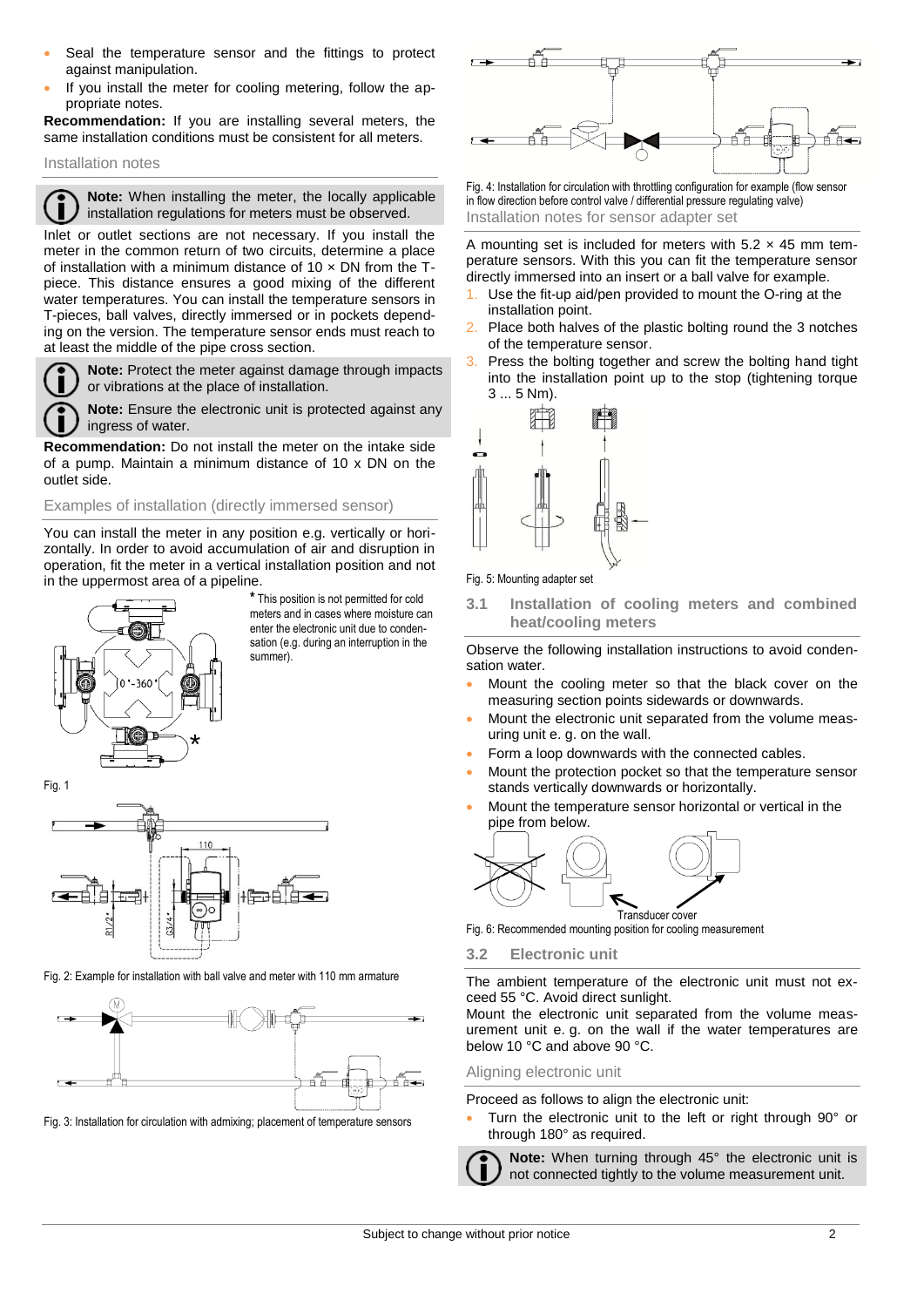# Wall fitting (split fitting)

Proceed as follows for the wall fitting:

- Turn the electronic unit through 45°.
- Pull the electronic unit away from the volume measurement unit.
- Unscrew the adapter plate from the volume measuring unit.
- Fix the adapter plate on the wall.



Fig. 7: Top view and cross section of the adapter plate

• Place the electronic unit on the wall adapter at an angle of 45° and turn it into position.

#### **3.3 Power supply**

The meter is equipped with a long life battery for 6 or 11 years of operation. You can find the operating time on the dial plate.

> **Warning:** Do not open the batteries. Do not bring battery into contact with water or expose to temperatures above 80 °C. Dispose of used batteries at suitable collection points.

#### **3.4 Interfaces and Communication**

**Note:** Frequently switching off the M-bus voltage may  $\blacksquare$ result in a reduction of the battery life.

The meter is equipped with an optical interface in accordance with EN 62056-21 as standard.

If the meter is equipped with the option "M-Bus", it is supplied with a 2-wire cable.

If the meter is equipped with the option "pulse", it is supplied with a 4-wire cable.

The connection cable can be extended by fitting a junction box.

# **3.5 Temperature sensor**

**Note:** Wires must not be separated, shortened or extended.

# **4. Operating**

**Note:** Both display range and data displayed can differ from this description depending on the appliance parameterization. Certain button functions can also be blocked.

The meter consists of a 7-digit LCD displaying various values.



- 4 Previous month value<br>5 **Identification previous**
- 5 Identification previous month value<br>6 Activity display at flow Activity display at flow
- 7 Calibrated value

#### Switching the display

Proceed as follows to switch between the display values:

 Press the button briefly (for less than 2 sec.) to show the next line of the current loop.

After the last line is displayed, the first line comes up again.

 Hold down the button (longer than 3 sec.) in order to display the next loop.

After the last loop is displayed, the first loop comes up again. If you do not operate the meter for 30 sec. in the user loop "LOOP 0", the meter changes to the standard display. If you do not operate the meter for 30 min. in the loops "LOOP 1 ... 4", the meter changes to the standard display.

User loop "LOOP 0"

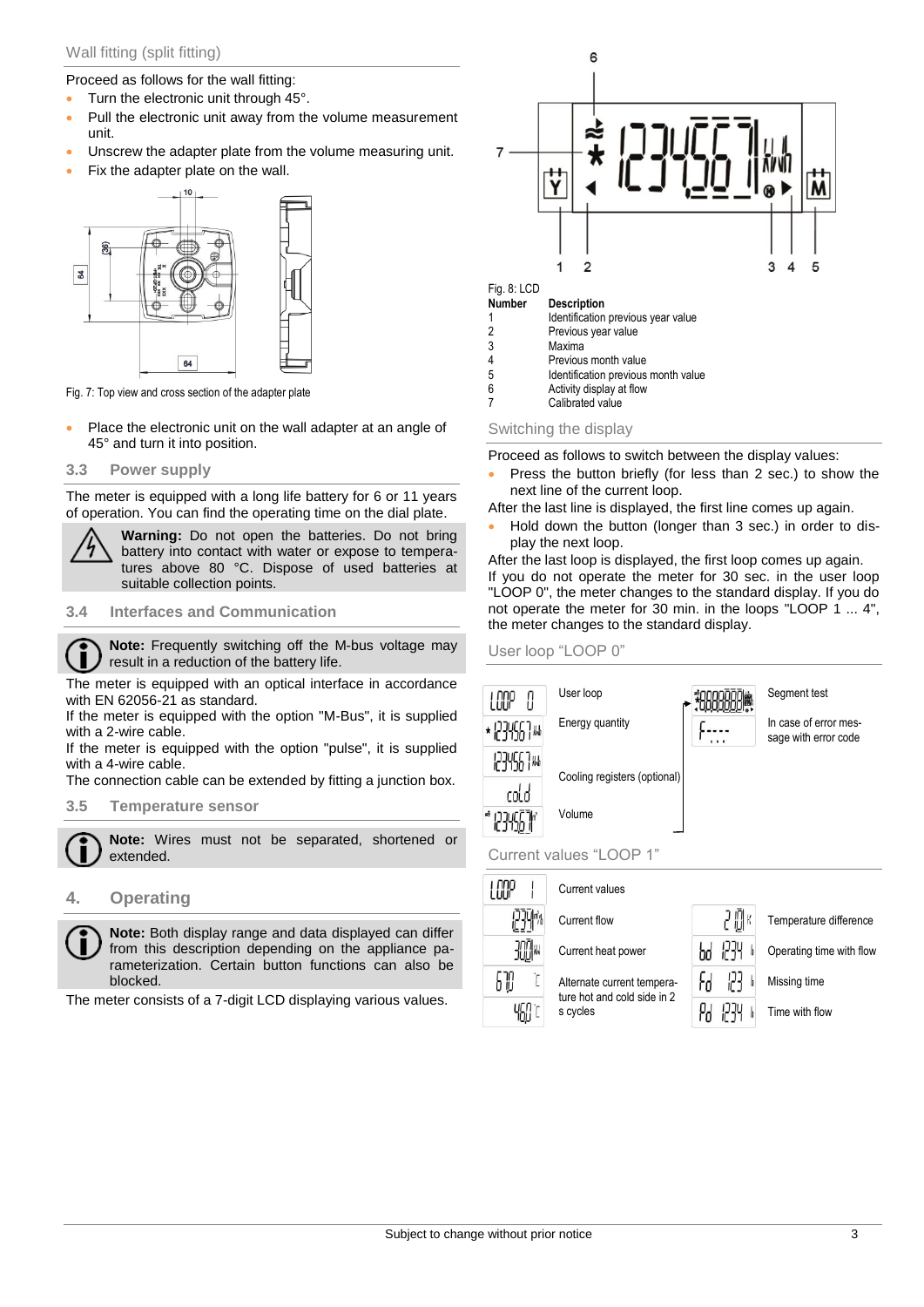

# General/Communication "LOOP 3"



# Other "LOOP 4"



# **4.1 Monthly values**

The meter stores the following values for 24 months on the monthly set day

- Missing time
- Volume
- Energy

and the maxima with date stamp for

- Flow
- Power
- Temperature hot side
- Temperature cold side

# **4.2 Parameterization**

When the LCD displays the code input, you can access the parameterization operation by entering the code. You can set date and M-Bus primary address in the parameterization operation for example. For more detail see the separate parameterization instruction.

# **5. Getting started**

For activation proceed as follows:

- Open the slide valves slowly.
- Check the heating system for leak-tightness.
- Vent the heating system carefully.
- Press the button on the meter briefly.

The message "F0" disappears after 10 sec.

 Check the measured values for flow and temperatures for plausibility.

- If needed vent the heating system until the flow display is stable.
- Fit the user locks to the fittings and the temperature sensors. The scope of supply includes two self lock seals for sealing a sensor and the connecting fitting.
- Read the meter status for energy, volume, operation and missing time and note the values.

### Error messages for incorrect installation:

| FL offi | Error "incorrect flow direction (negative)"<br>Check that the flow direction arrows on the volume measurement unit<br>match the flow direction of the system. If the directions do not match, |  |
|---------|-----------------------------------------------------------------------------------------------------------------------------------------------------------------------------------------------|--|
|         | turn the volume measurement unit by 180°.                                                                                                                                                     |  |
| 9 ÆFnE6 | Error "negative temperature difference"                                                                                                                                                       |  |
|         | Check whether the sensors are installed in the right circular flow (flow<br>and return flow interchanged). Use only a meter suitable to the mount-<br>ing place.<br>Heat meter:               |  |
|         | Temperature sensor in the flow-pipe with higher temperatures; temper-<br>ature sensor in return-pipe with lower temperature<br>Cooling meter:                                                 |  |
|         | Temperature sensor in the flow-pipe with lower temperatures; tempera-<br>ture sensor in return-pipe with higher temperature                                                                   |  |

# **6. Functional details**

If the respective operation thresholds are exceeded and flow and temperature difference are positive, the meter summates the energy and the volume.

If the operate margin is gone below a "u" is displayed at a leading u- 1234% point for the flow, power and temperature display.

For a positive flow the activity display  $\triangleq$  appears in the user loop in the LCD.

All segments of the display are switched on for control purposes during the segment test. The flow, power and temperature difference are recorded with the appropriate +/- signs.

The operating hours are counted from the first connection of the power supply. The meter saves "operating time with flow" as soon as a positive flow is recognized. Missing hours are summated if there is a fault and the meter is thus unable to take a measurement.

Stored maximum values are marked with an  $\mathbb{M}^{\mathbb{N}}$  in the lower right hand area of the LCD.